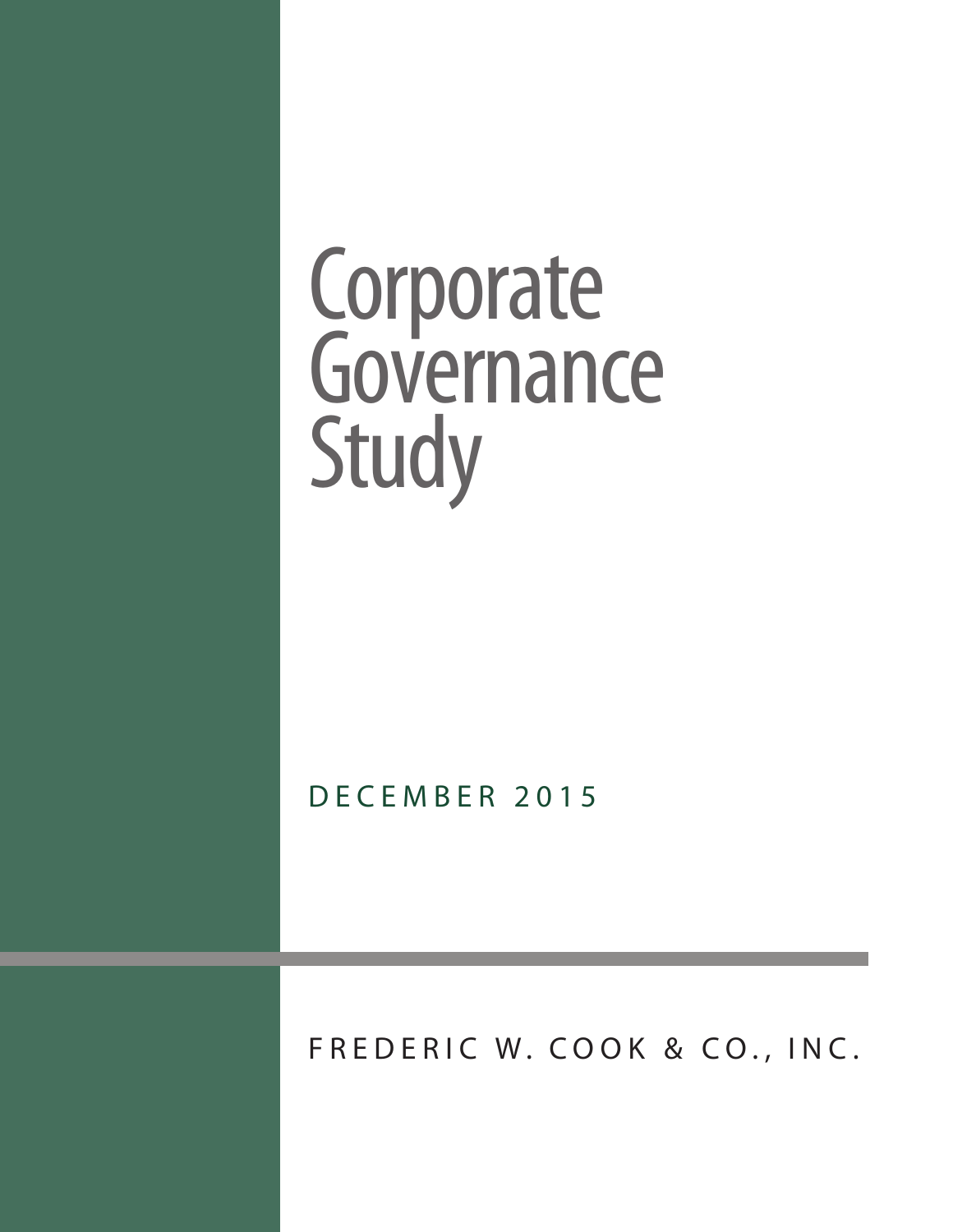# **Table of Contents**

| <b>Executive Summary</b>                              | 1                       |
|-------------------------------------------------------|-------------------------|
| <b>Introduction</b>                                   | $\overline{\mathbf{2}}$ |
| Overview and Background                               | $\overline{2}$          |
| <b>Study Scope</b>                                    | $\overline{2}$          |
| <b>Methodology and Definitions</b>                    | 2                       |
| <b>Anti-Hedging and Anti-Pledging Policies</b>        | 4                       |
| Prevalence                                            | 4                       |
| <b>Clawbacks</b>                                      | 5                       |
| <b>Covered Individuals</b>                            | 5                       |
| <b>Compensation Covered</b>                           | 5                       |
| <b>Discretionary Features</b>                         | 5                       |
| <b>Recovery Triggers</b>                              | 5                       |
| Look-Back Period                                      | 6                       |
| <b>Ownership Guidelines</b>                           | 7                       |
| Ownership Guideline Type                              | 7                       |
| Level of Ownership Required                           | 8                       |
| Definition of Ownership                               | 9                       |
| <b>Time Period</b>                                    | 9                       |
| <b>Retention Ratios</b>                               | 10                      |
| <b>Appendix</b>                                       | 11                      |
| <b>Research Company List</b>                          | 11                      |
| <b>Frederic W. Cook &amp; Co. Company Information</b> | 13                      |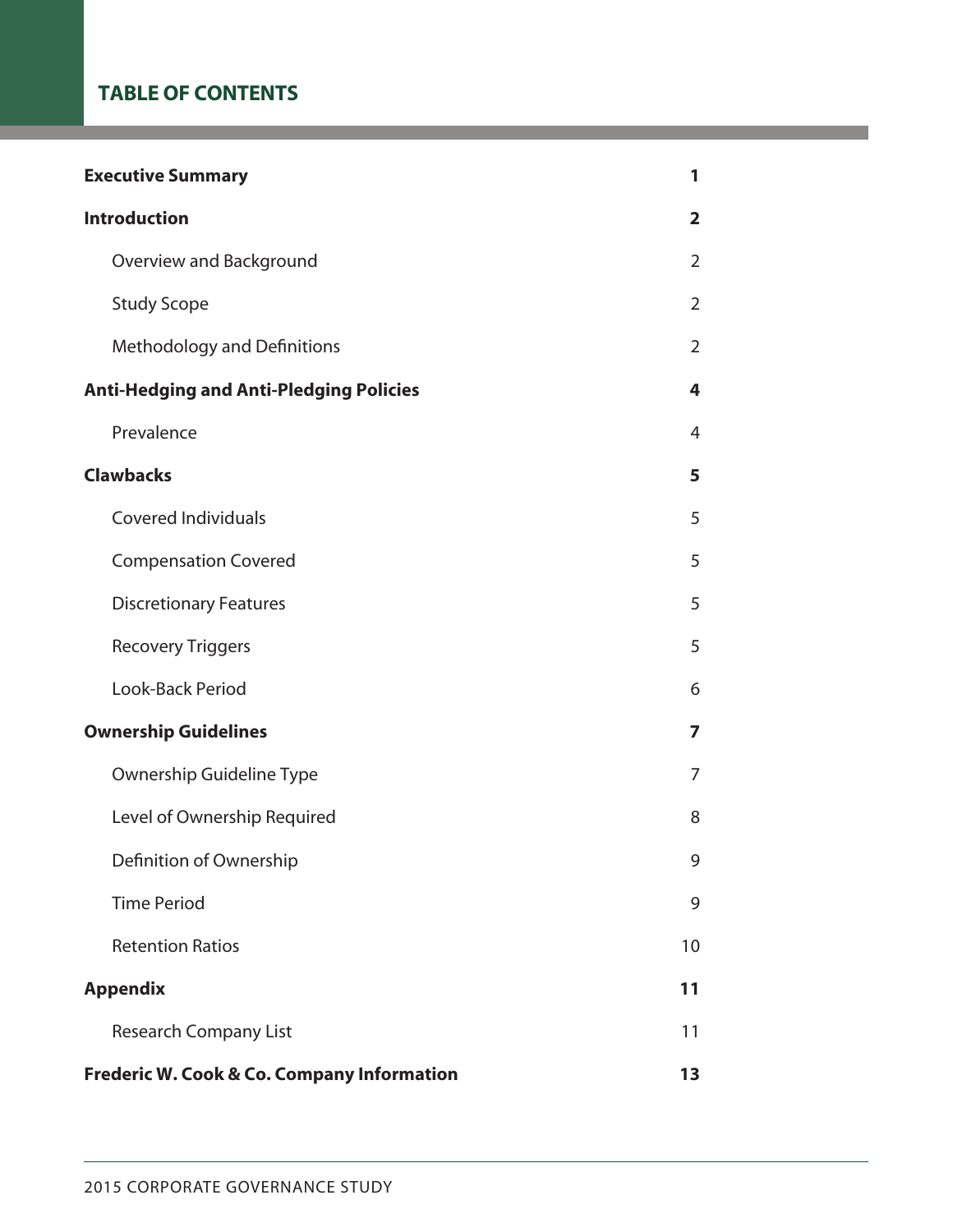Over the past decade, the stability of the corporate world has been tested by accounting scandals and the 2008 financial crisis, among other things. These events eroded relations between Boards and shareholders, and stressed the need for high corporate governance standards to restore trust. Among shareholders today, corporate governance is considered an integral part of the investing framework, and is relied upon to provide accountability and protect the interests of shareholders. As corporate governance is critical to shareholders and the backbone of efficient financial markets, it is important for management and board members to be informed on the latest corporate governance trends and recognized "best practices". In an effort to help one navigate this evolving area we are pleased to present the Frederic W. Cook & Co. 2015 Corporate Governance Study on executive compensation-related corporate governance practices among Top 250 companies<sup>1</sup>. This study covers three main areas: anti-hedging and anti-pledging policies, compensation recovery ("clawback") policies, and executive stock ownership guidelines.

Key findings include the following:

# **Anti-Hedging and Anti-Pledging Policies**

- Prevalence of policies prohibiting hedging by executives among Top 250 companies is 92%; prevalence of policies prohibiting pledging is not as strong at 74%.
	- **N** Across all sectors, prevalence of anti-hedging polices is relatively consistent, while the prevalence of anti-pledging polices varies across sectors (from 33% in telecommunications services to 91% in materials and energy).
- **n** Among Top 250 companies, 73% have both anti-hedging and anti-pledging polices in place.

## **Compensation Recovery ("Clawback") Policies**

- n Ninety percent of Top 250 companies have a clawback policy that covers one or more named executive officers ("NEOs"); 78% of Top 250 companies have a clawback policy that covers a broader group of executives.
- **n** Clawback policies for 78% of Top 250 companies cover both cash and equity incentive compensation.
- $\blacksquare$  The prevalence of clawback trigger definitions was approximately equal for those that include "financial restatement (no fraud or misconduct required)" (38%) and "financial restatement due to fraud or misconduct on part of the executive" (39%).

## **Ownership Guidelines**

- Ninety-five percent of Top 250 companies disclosed ownership guidelines.
- A multiple of base salary is the most prevalent form of ownership guideline for NEOs.
	- **n** The most prevalent multiple for CEOs is 6 times base salary (40%); for other NEOs it ranges from 3x-3.9x base salary (46%).
- **n** Among Top 250 companies, 61% provide five years for executives to achieve ownership guidelines. Thirty-two percent do not have a time period to achieve the guideline, and of these 67% have a retention ratio in place.
- Forty-seven percent of Top 250 companies disclosed a retention ratio policy.

*1 The Top 250 companies represent the largest U.S. companies in the Standard & Poor's 500 Index by market capitalization.*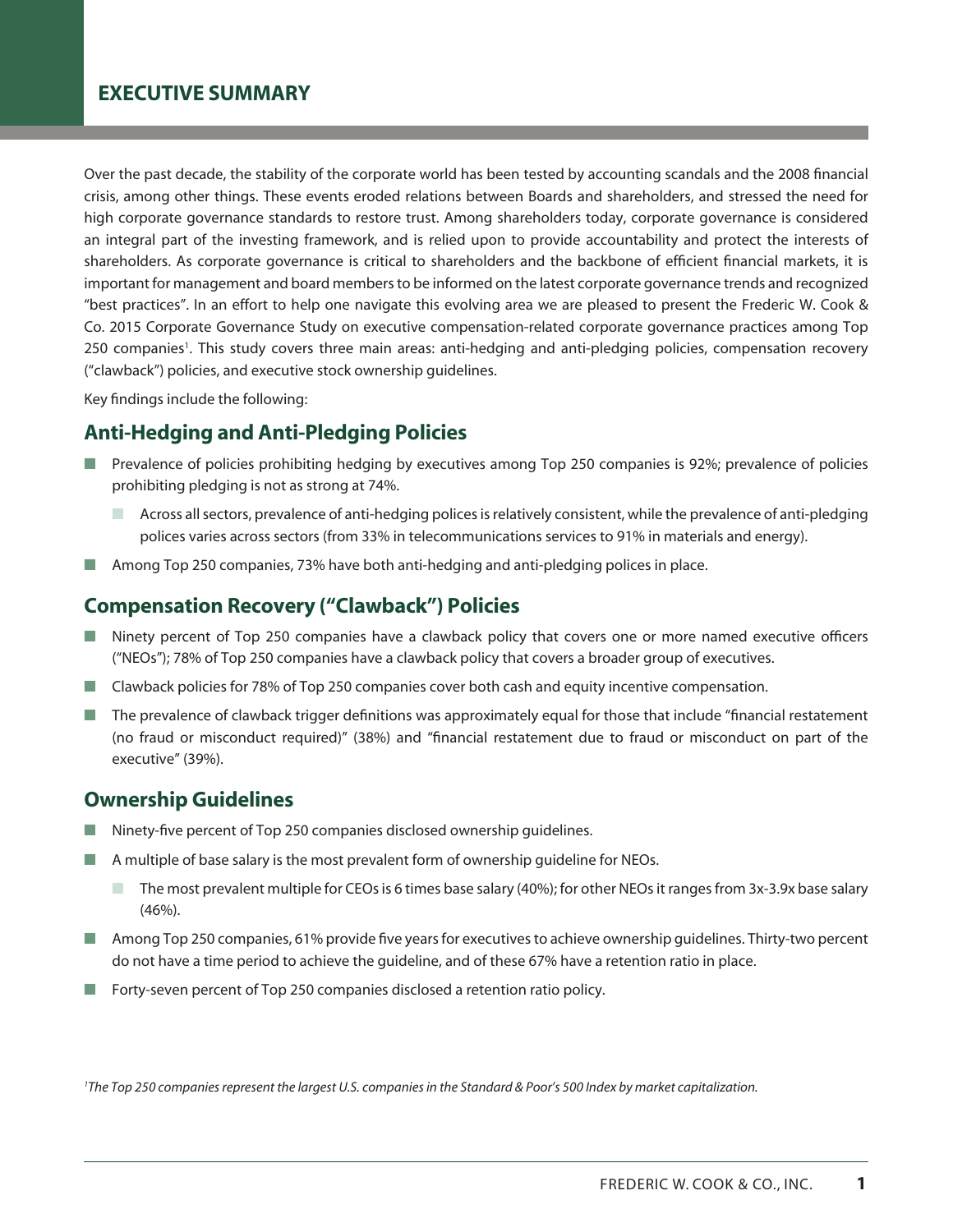## **Overview and Background**

This study presents information on executive compensation-related corporate governance practices currently in place at the 250 largest U.S. companies in the Standard & Poor's 500 Index (Top 250 companies) as of March 31, 2015. Selection of these companies was based on market capitalization, i.e., share price multiplied by total common shares outstanding as of March 31, 2015, as reported by Standard & Poor's Research Insight (see Appendix for complete list of companies).

All information was obtained from public documents filed with the Securities and Exchange Commission (SEC), including proxy statements and 8-K filings.

## **Study Scope**

The study covers the following topics:

- Anti-hedging and anti-pledging policy prevalence.
- **n** Clawback policy prevalence and design features, including executives covered, types of compensation covered, recovery triggers, and look-back period.
- **n** Executive stock ownership guideline prevalence and design features, including guideline type, ownership definition, length of time to achieve guidelines, and stock retention ratios.

## **Methodology and Definitions**

**Anti-hedging** and **anti-pledging** policy prevalence data were gathered from reviewing each company's proxy statement.

- *Anti-Hedging Policy* Any policy that prohibits executives from engaging in transactions that are designed to offset any decrease in the market value of the company's stock.
- **n** *Anti-Pledging Policy* Any policy that prohibits executives from using company stock as security for loans (including in margin accounts).

Clawback policies<sup>2</sup> allow companies to recover incentive-based compensation that was erroneously paid to executives. Clawback policy prevalence and design feature data collected from each company's proxy statement are grouped into five categories: covered individuals, covered compensation, discretionary features, recovery triggers, and look-back period.

- *Covered Individuals* Individuals covered by clawback policies, broken down into three categories: (i) one or more named executive officers ("NEOs"), (ii) other current executives, and (iii) former executives.
- n *Covered Compensation* Pay elements covered by clawback policies (i.e., cash incentives, equity incentives)
- **n** *Discretionary Features* Clawback features that allow for discretion in the recoupment of compensation or enforcement of the policy.
- **n** *Recovery Trigger* Event that triggers application of the clawback policy to the covered individuals. The most common event, financial restatement, is broken down into three categories for this study: (i) financial restatement due to fraud or misconduct on the part of anyone, (ii) financial restatement due to fraud or misconduct on the part of the executive covered by the policy, and (iii) any financial restatement (no fraud/misconduct required).

*2 Section 954 of the Dodd-Frank Wall Street Reform and Consumer Protection Act of 2010 (the "Dodd-Frank Act") requires companies to adopt and enforce a policy providing for repayment of incentive-based compensation from executive officers when restated financial statements indicated there has been an overpayment. The SEC issued proposed rules for implementation of the Dodd-Frank Act clawback requirement on July 1, 2015, and assuming the final rules are consistent with the proposed rules, most companies will need to amend their clawback policies to comply. Prior to finalization of the rules, however, we see a wide variety of clawback policy designs.*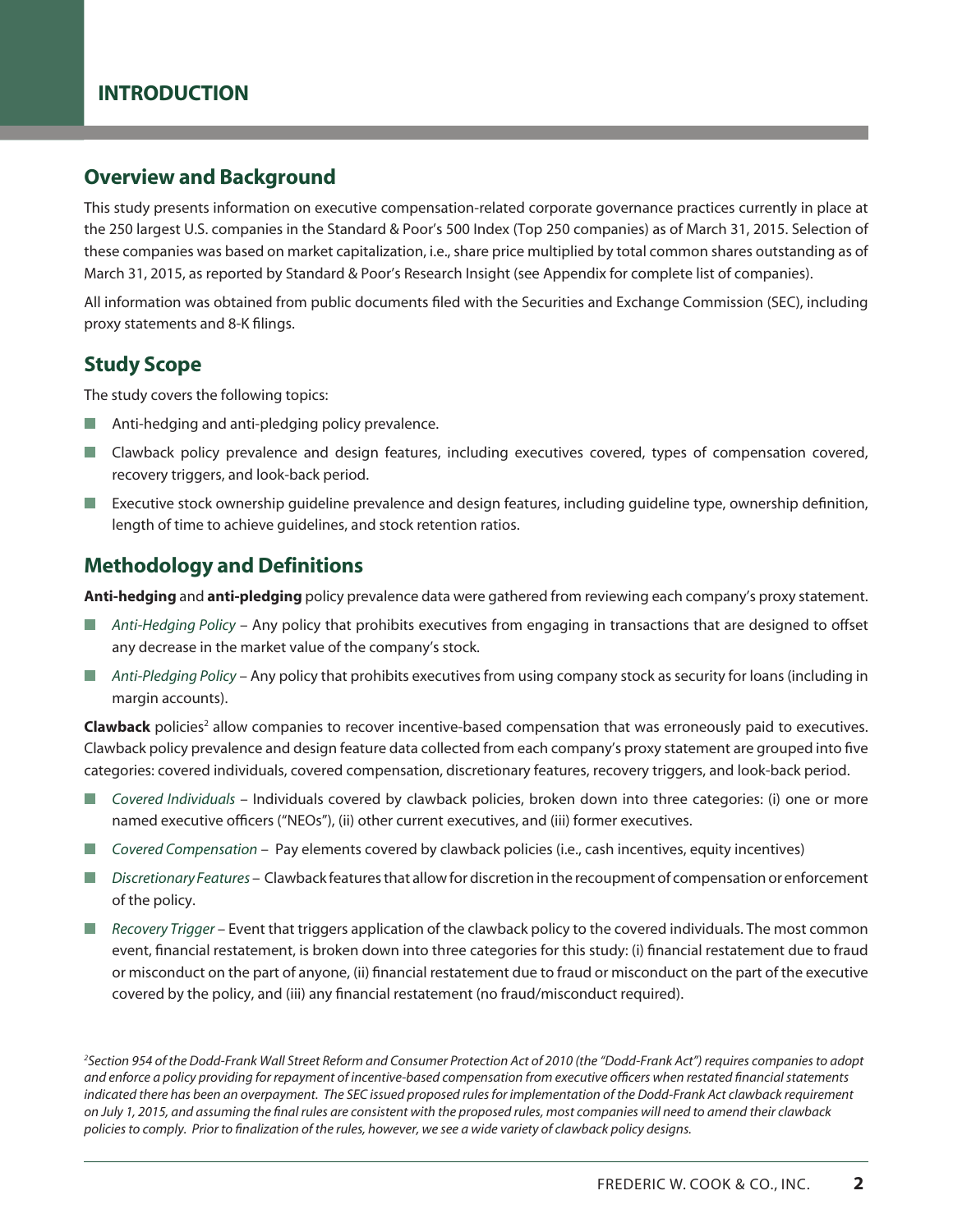■ *Look-back Period* – Once a clawback policy is triggered, the compensation to which recoupment may apply is compensation paid with respect to a specific time period prior to the triggering event.

**Executive Stock Ownership Guidelines** require executives to achieve pre-determined equity ownership levels, often within a specified period of time. Ownership guideline prevalence and design feature data collected from each company's proxy statement are grouped into five categories: guideline type, level of ownership required, definition of stock, time period, and retention ratios.

- n *Guideline Type* Pre-determined equity ownership goals are generally stated as a multiple of base salary, number of shares, or value of shares.
- *Level of Ownership Required* Data on the level of ownership required were collected for the CEO, and for other NEOs as a group. If values differed among other NEOs, an average value was calculated.
- **n** *Definition of Ownership* Type of equity which counts toward achievement of the quideline. Virtually all companies count shares owned outright and shares (or share units) held in deferral accounts. However, practices differ with respect to counting vested options, unvested options, unvested restricted stock/stock units (RSUs), and unvested performance shares/share units (PSUs).
- *Time Period* The time period by which the ownership quidelines must be met.
- **n** *Retention Ratio* Requires executives to retain a certain percentage of the shares they acquire through the exercise of stock options or the vesting of other stock-based awards. Typically expressed as a percentage of net-after-tax profit shares.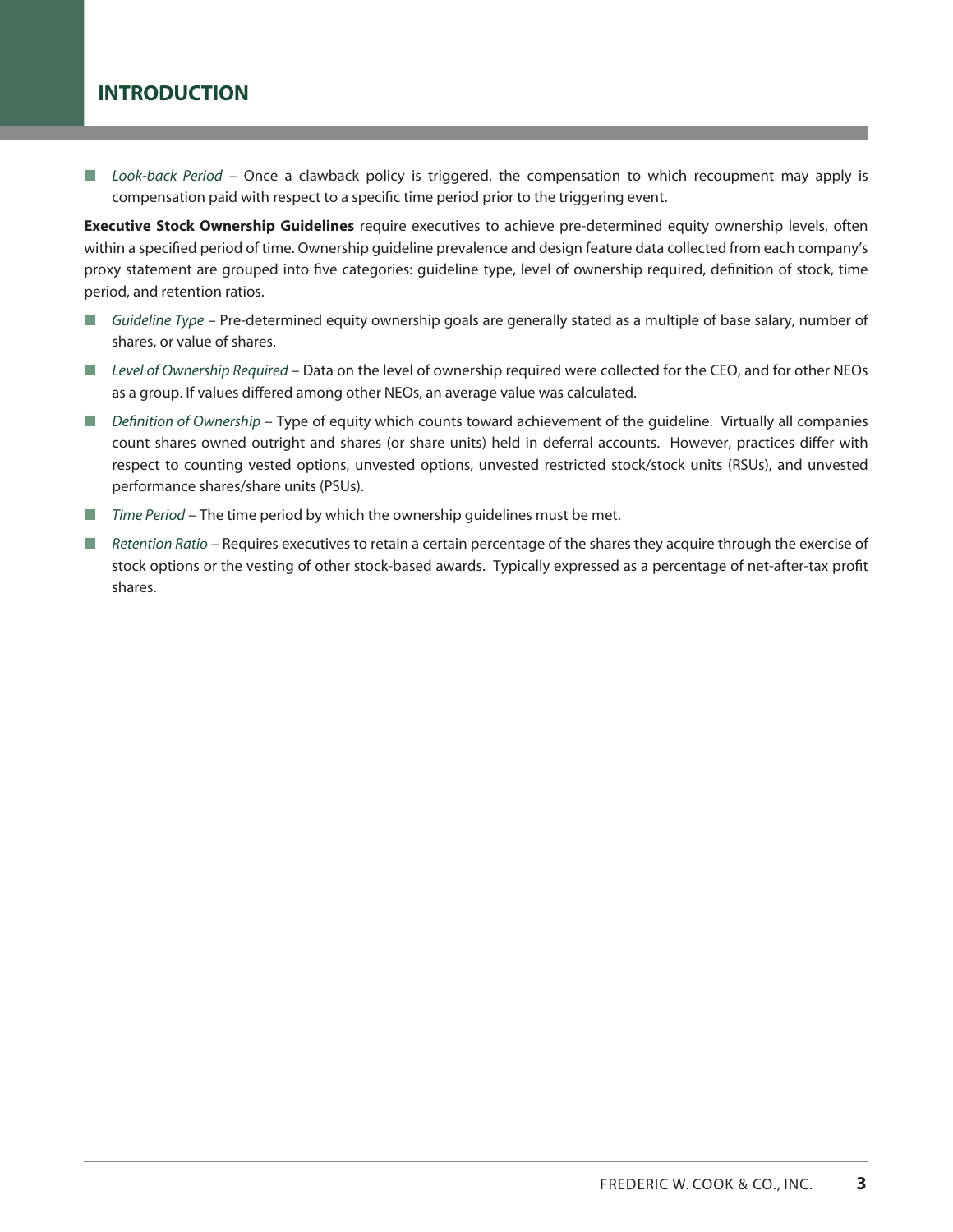# **Anti-Hedging and Anti-Pledging**

The exhibit below displays anti-hedging and anti-pledging policy prevalence by industry sector, as categorized by the Standard & Poor's Global Industry Classification Standard (GICS). Across all sectors, anti-hedging policy prevalence was consistently high while anti-pledging policy prevalence lags. The materials and utilities sectors exhibit the highest use of anti-hedging and anti-pledging policies.

| Prevalence of Anti-Hedging & Anti-Pledging Policies by Sector |                            |                                                              |                                                               |  |  |  |
|---------------------------------------------------------------|----------------------------|--------------------------------------------------------------|---------------------------------------------------------------|--|--|--|
|                                                               | <b>Number of Companies</b> | <b>Percentage of Companies</b><br>with Anti-Hedging Policies | <b>Percentage of Companies</b><br>with Anti-Pledging Policies |  |  |  |
| Financials                                                    | 47                         | 96%                                                          | 70%                                                           |  |  |  |
| <b>Consumer Discretionary</b>                                 | 34                         | 82%                                                          | 59%                                                           |  |  |  |
| <b>Health Care</b>                                            | 36                         | 92%                                                          | 86%                                                           |  |  |  |
| Information Technology                                        | 34                         | 94%                                                          | 76%                                                           |  |  |  |
| Industrials                                                   | 27                         | 93%                                                          | 85%                                                           |  |  |  |
| <b>Consumer Staples</b>                                       | 26                         | 85%                                                          | 50%                                                           |  |  |  |
| Energy                                                        | 21                         | 90%                                                          | 90%                                                           |  |  |  |
| <b>Materials</b>                                              | 11                         | 100%                                                         | 91%                                                           |  |  |  |
| <b>Utilities</b>                                              | 11                         | 100%                                                         | 91%                                                           |  |  |  |
| <b>Telecommunication Services</b>                             | 3                          | 100%                                                         | 33%                                                           |  |  |  |
| <b>Total</b>                                                  | 250                        | 92%                                                          | 74%                                                           |  |  |  |

Overall, most companies (73%) employ both anti-hedging and anti-pledging policies. The second most common practice among Top 250 companies is to only employ an anti-hedging policy (18%).



#### **Anti-Hedging &Anti-Pledging – Prevalence**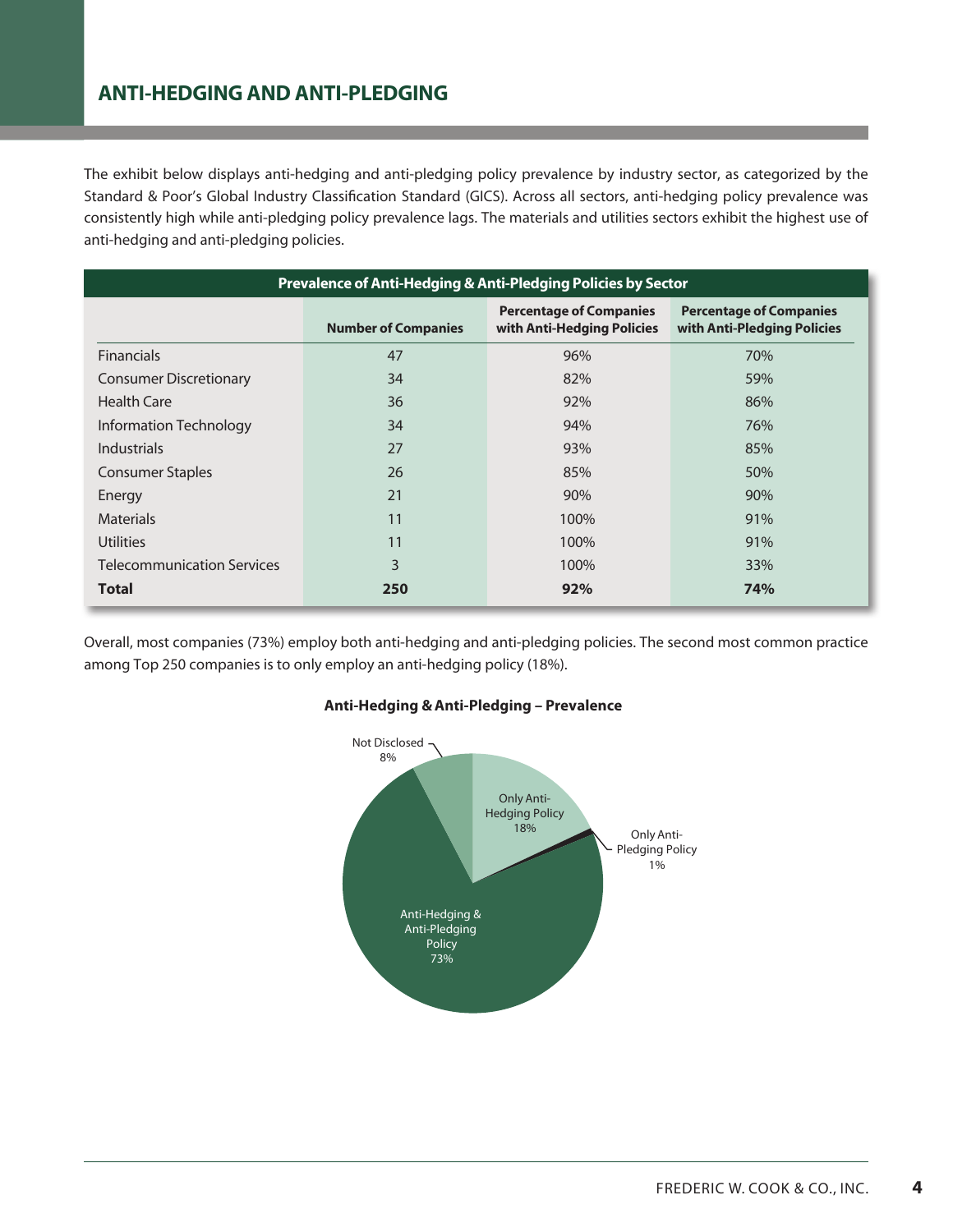## **CLAWBACKS**

Among Top 250 companies, 90% disclosed clawback policies in their proxy statement. Prevalence of clawback policy plan design features is shown in the exhibit below.

**Covered Individuals** – The majority cover one or more NEOs (90%) and other current executives (78%). Coverage of former executives was the least prevalent at 15%.

**Compensation Covered** – Prevalence of incentive compensation coverage was relatively equal for cash and equity compensation (84% and 83%, respectively). Within clawback policies, we often found coverage for both cash and equity compensation (78%).

**Discretionary Features** – Among Top 250 companies, 46% disclosed that the recovery of compensation or the enforcement of clawback policies is subject to compensation committee discretion.

**Recovery Triggers** – Definitions vary among the Top 250 companies, however, prevalence is relatively equal for policies that are triggered by financial restatement due to fraud or misconduct on the part of the executive (in other words, the company can only recover compensation from the executive whose fraud or misconduct contributed to the restatement) and polices that are triggered just by financial restatement (no fraud or misconduct required).



#### **Clawback Policy Plan Design Prevalence**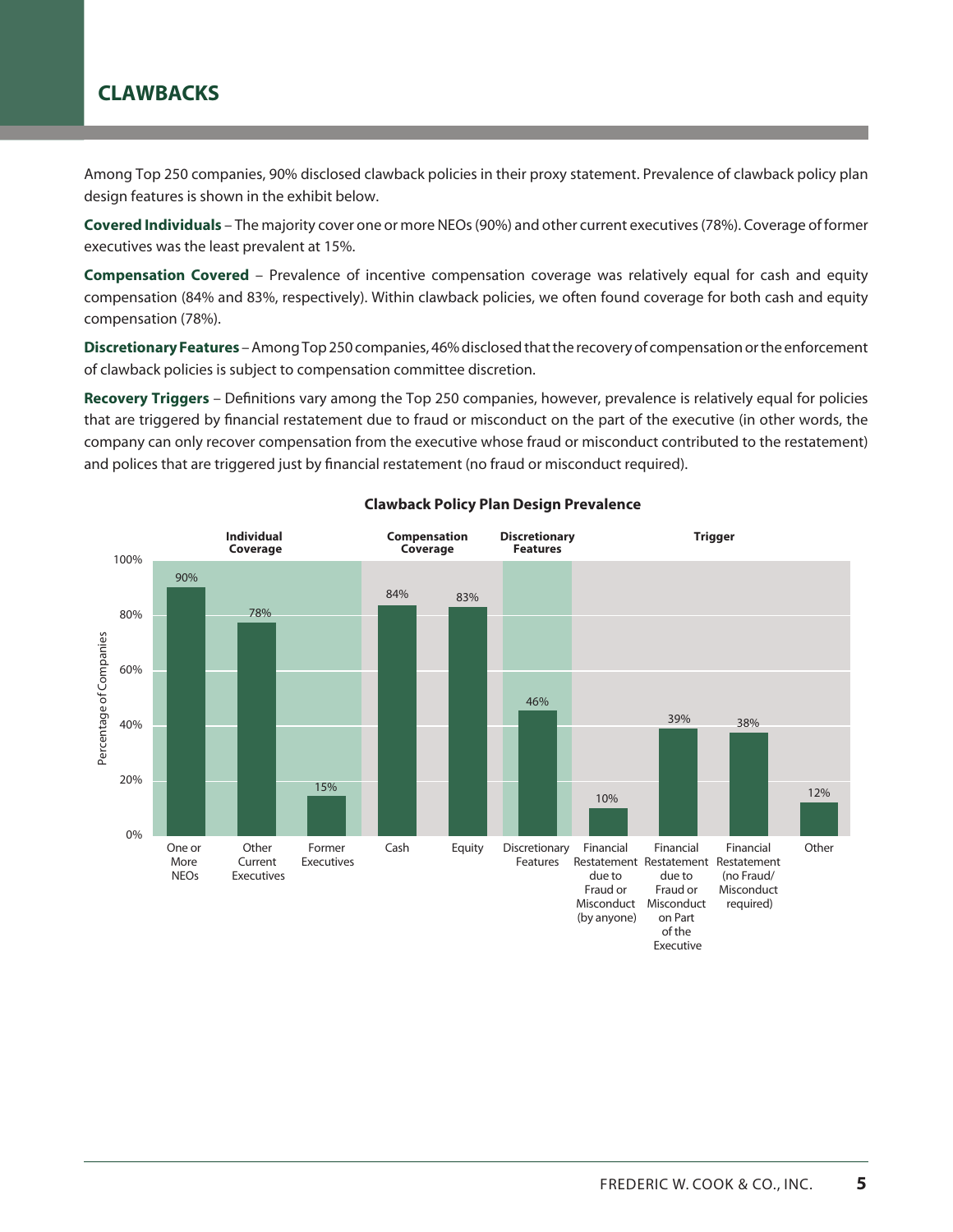**Look-Back Period** – Only 30% of Top 250 companies disclosed a look-back period within their clawback policy. Among those that disclosed a look-back period, 3 years was the most prevalent.



### **Look Back Period Prevalence**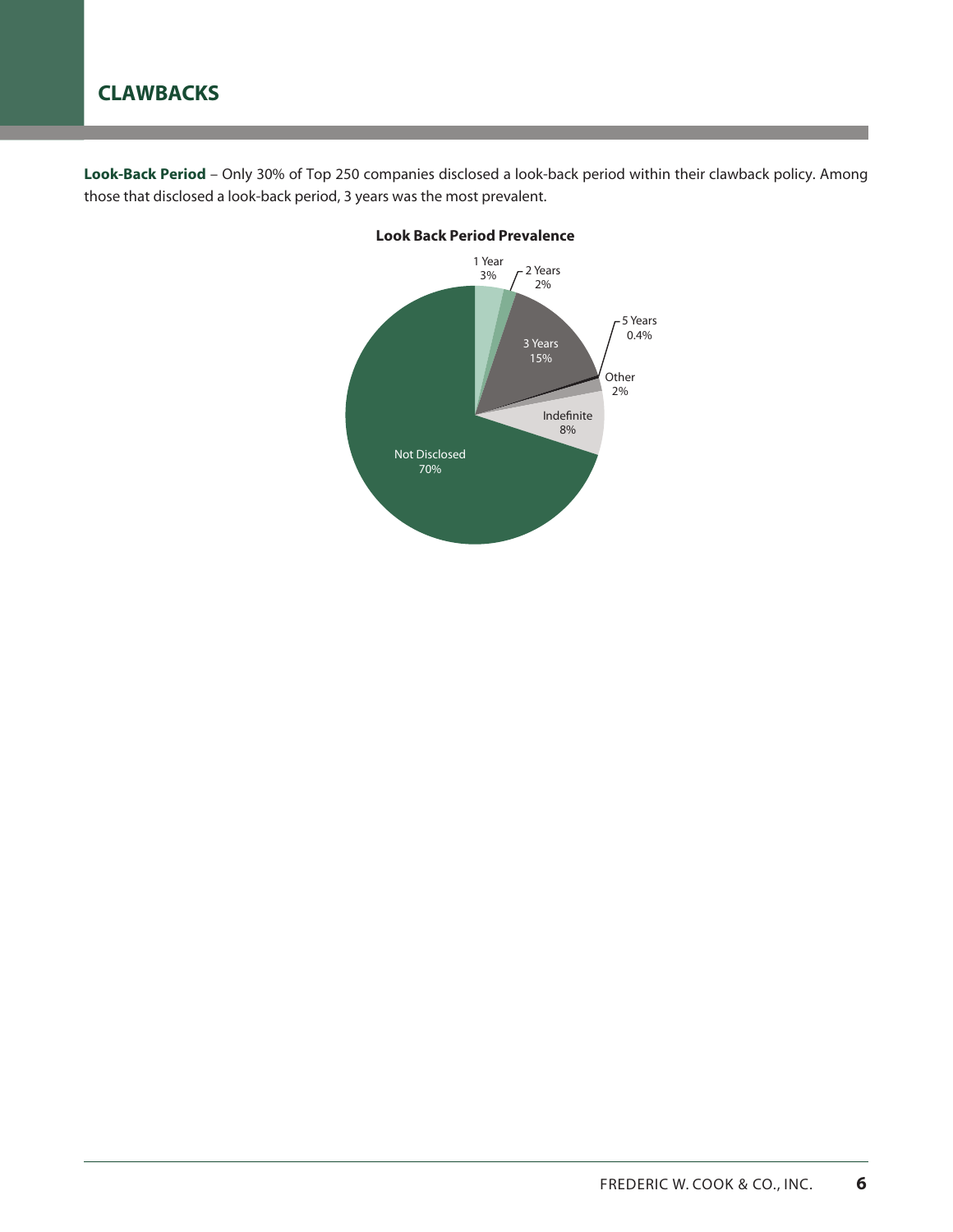Among Top 250 companies, 95% disclosed ownership guidelines in their proxy statement. Prevalence of ownership guideline design features is shown in the exhibits below.

**Ownership Guideline Type** – Executive ownership guidelines define target stock ownership in various ways. The vast majority of Top 250 companies (86%) define stock ownership as a multiple of base salary. Only 12% of companies express the ownership requirement as a number of shares. Results across sectors generally followed overall results. One notable exception was the information technology sector, where prevalence for the number of shares definition was approximately twice (24%) that of the overall prevalence (12%).

| Prevalence of Ownership Guideline Type by Sector |                                      |                                          |                                   |                                  |  |  |  |
|--------------------------------------------------|--------------------------------------|------------------------------------------|-----------------------------------|----------------------------------|--|--|--|
|                                                  | <b>Number of</b><br><b>Companies</b> | <b>Multiple of</b><br><b>Base Salary</b> | <b>Number of</b><br><b>Shares</b> | <b>Value of</b><br><b>Shares</b> |  |  |  |
| <b>Financials</b>                                | 47                                   | 81%                                      | 11%                               | 4%                               |  |  |  |
| <b>Consumer Discretionary</b>                    | 34                                   | 82%                                      | 9%                                | $0\%$                            |  |  |  |
| <b>Health Care</b>                               | 36                                   | 94%                                      | 6%                                | $0\%$                            |  |  |  |
| Information Technology                           | 34                                   | 79%                                      | 24%                               | 3%                               |  |  |  |
| <b>Industrials</b>                               | 27                                   | 96%                                      | 11%                               | 0%                               |  |  |  |
| <b>Consumer Staples</b>                          | 26                                   | 81%                                      | 12%                               | 0%                               |  |  |  |
| Energy                                           | 21                                   | 81%                                      | 10%                               | 0%                               |  |  |  |
| <b>Materials</b>                                 | 11                                   | 91%                                      | 18%                               | $0\%$                            |  |  |  |
| <b>Utilities</b>                                 | 11                                   | 100%                                     | 9%                                | 0%                               |  |  |  |
| <b>Telecommunication Services</b>                | 3                                    | 100%                                     | $0\%$                             | 0%                               |  |  |  |
| <b>Total</b>                                     | 250                                  | 86%                                      | 12%                               | 1%                               |  |  |  |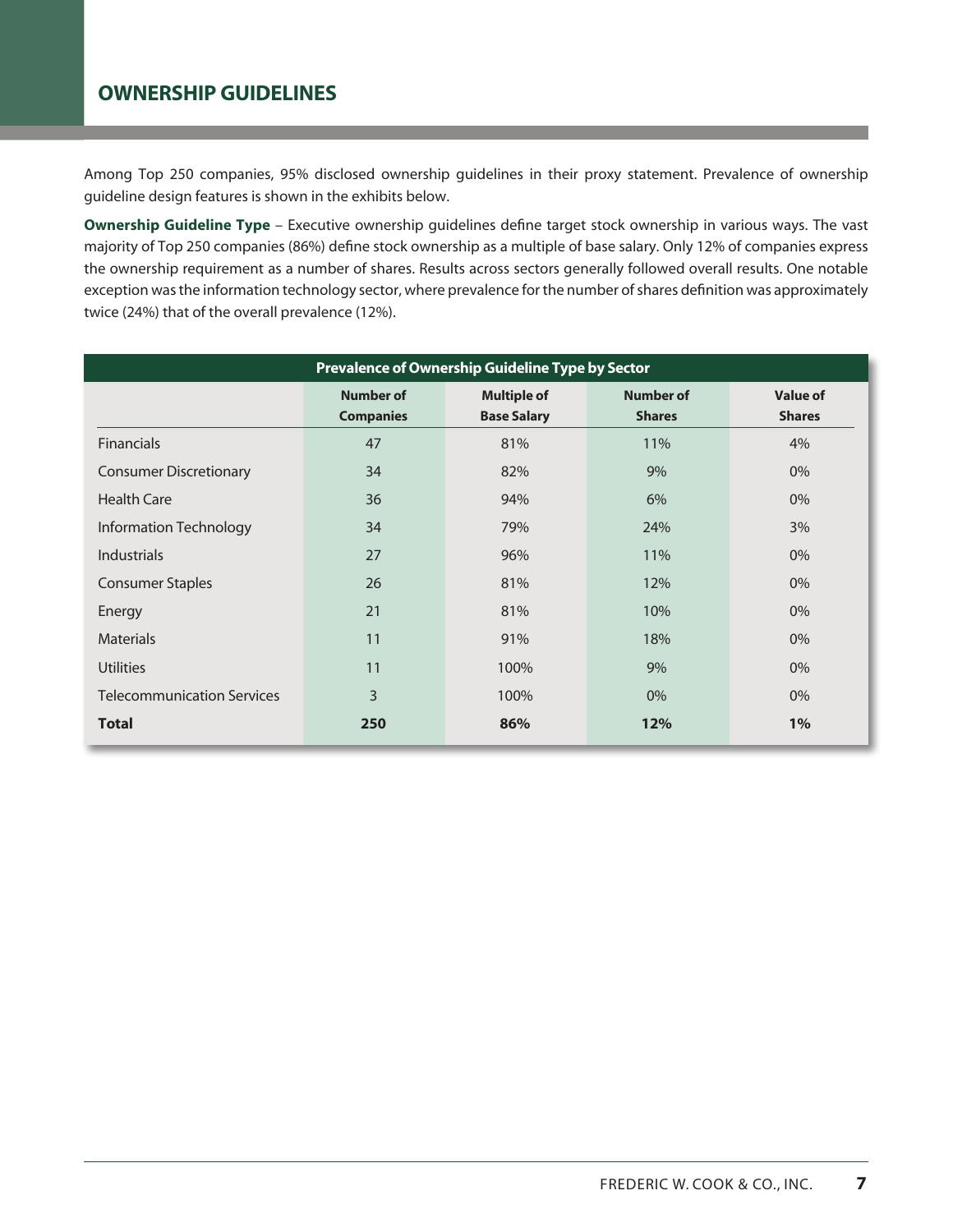## **OWNERSHIP GUIDELINES**

**Level of Ownership Required** – The chart below displays the prevalence of CEO base salary multiples across various sectors. Of the 250 companies studied, the most prevalent multiple for the CEO was 6 times base salary. This result was seen across most sectors. Two exceptions are the financials and consumer staples sectors, where the most prevalent multiples were 5 times and greater than 6 times base salary, respectively.



**Multiple of Base Salary Prevalence (CEO)**

For other NEOs, the most prevalent base salary multiples were in the 3 – 3.9 times base salary range, as shown in the chart below. In the utilities sector, base salary multiples between 2 – 2.9 and 3 – 3.9 times base salary were equally prevalent. For the rest of the sectors, base salary multiples in the 3 – 3.9 times base salary range were the most prevalent.



#### **Multiple of Base Salary Prevalence (NEOS - Avg)**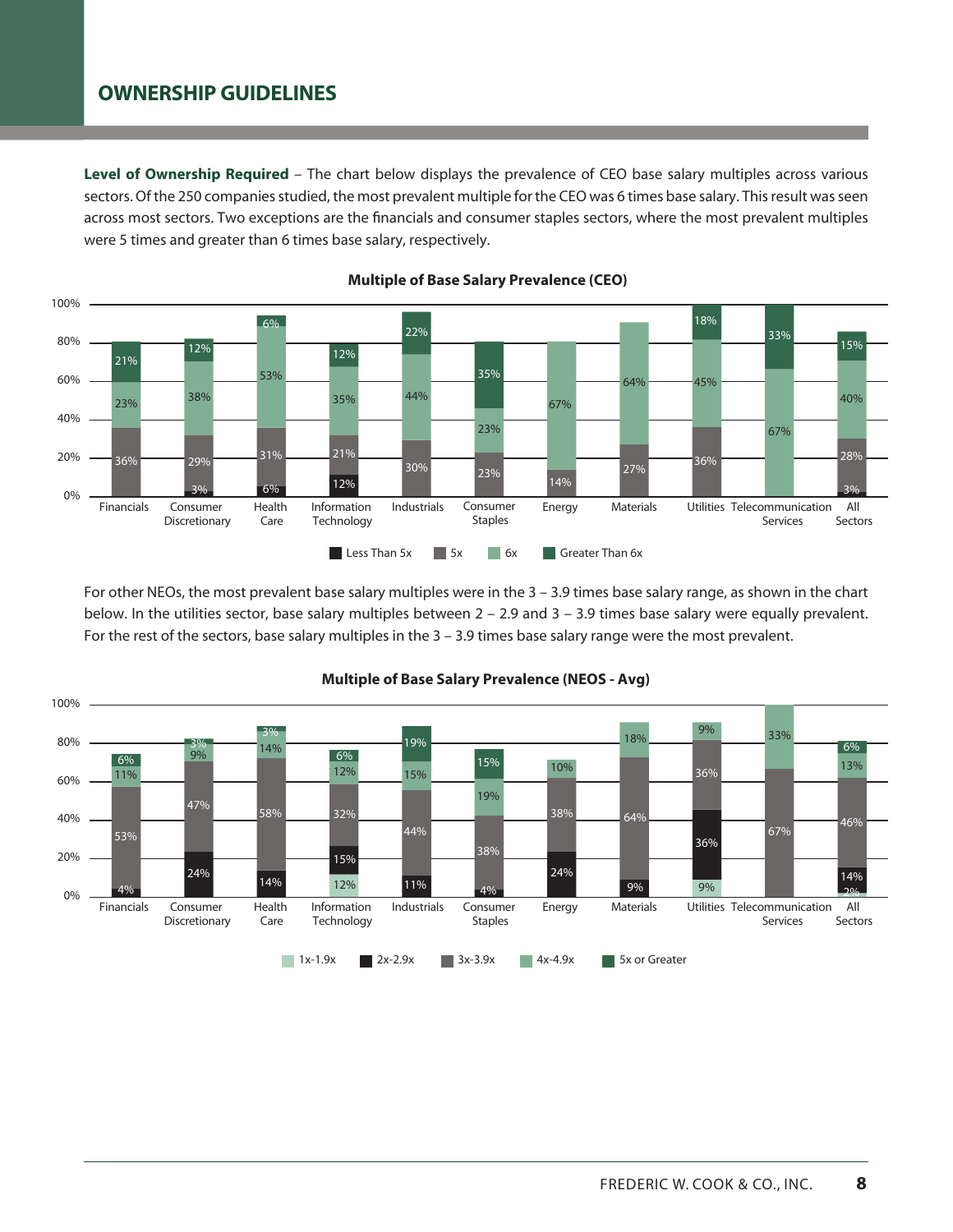## **OWNERSHIP GUIDELINES**

**Definition of Ownership** – Most companies count shares owned outright and shares (or share units) held in deferral accounts toward achievement of ownership guidelines, but practices differ with respect to counting options, unvested RSUs, and unvested PSUs. Almost all Top 250 companies exclude unvested options, and the vast majority exclude vested options as well as unvested PSUs from the definition of "ownership." However, unvested RSUs are much more likely to be included. In the consumer staples sector, the majority of companies counted unvested RSUs towards fulfilling executive ownership guidelines.

| Types of Equity Awards Counting Towards Ownership by Sector |                                      |                                   |                                 |                                |                                 |  |
|-------------------------------------------------------------|--------------------------------------|-----------------------------------|---------------------------------|--------------------------------|---------------------------------|--|
|                                                             | <b>Number of</b><br><b>Companies</b> | <b>Unvested</b><br><b>Options</b> | <b>Vested</b><br><b>Options</b> | <b>Unvested</b><br><b>RSUs</b> | <b>Unvested</b><br><b>PSUss</b> |  |
| <b>Financials</b>                                           | 47                                   | 4%                                | 15%                             | 49%                            | 9%                              |  |
| <b>Consumer Discretionary</b>                               | 34                                   | $0\%$                             | 18%                             | 29%                            | 12%                             |  |
| <b>Health Care</b>                                          | 36                                   | 3%                                | 14%                             | 42%                            | 14%                             |  |
| Information Technology                                      | 34                                   | $0\%$                             | 12%                             | 21%                            | 6%                              |  |
| <b>Industrials</b>                                          | 27                                   | $0\%$                             | 0%                              | 33%                            | 7%                              |  |
| <b>Consumer Staples</b>                                     | 26                                   | $0\%$                             | 4%                              | 54%                            | 12%                             |  |
| Energy                                                      | 21                                   | $0\%$                             | 5%                              | 43%                            | 5%                              |  |
| <b>Materials</b>                                            | 11                                   | $0\%$                             | $0\%$                           | 27%                            | $0\%$                           |  |
| <b>Utilities</b>                                            | 11                                   | $0\%$                             | 9%                              | 27%                            | 9%                              |  |
| <b>Telecommunication Services</b>                           | 3                                    | $0\%$                             | 33%                             | 33%                            | 33%                             |  |
| <b>Total</b>                                                | 250                                  | 1%                                | 10%                             | 38%                            | 9%                              |  |

**Time Period** – Of the 250 companies, 68% disclosed a time period over which ownership guidelines must be met. A 5 year time period was by far the most common. Among companies that did not disclose a time period, 67% had a retention ratio in place.



#### **Ownership Guidelines – Years to Achieve Prevalence**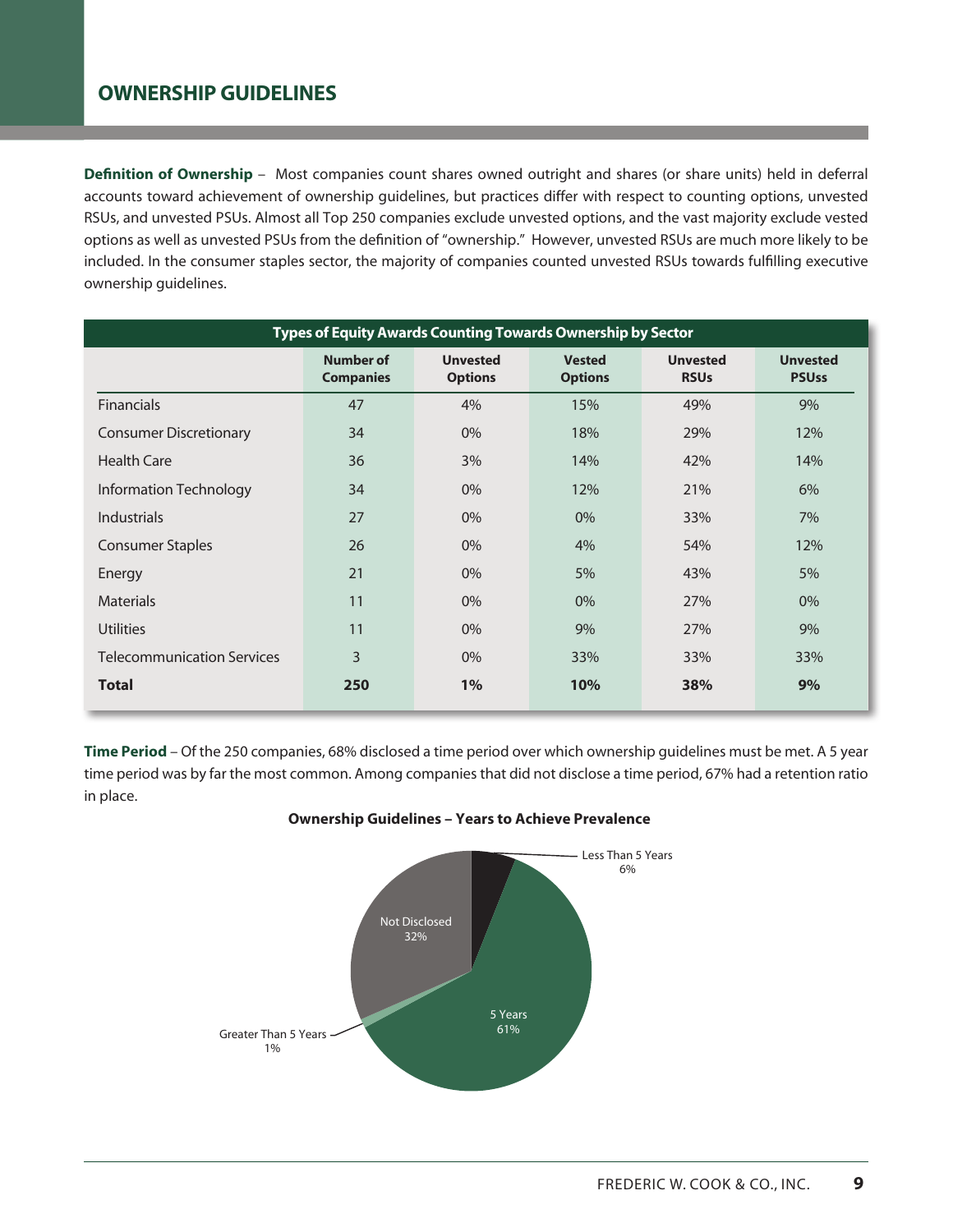**Retention Ratios** – We found retention ratios in 47% of Top 250 companies, 98% of which also had ownership guidelines in place.



#### **Retention Ratio – Disclosure Prevalence**

Among companies that disclose a retention ratio, the most prevalent design (77%) is to apply the retention ratio requirement until the ownership guideline is met; 49% of companies with this type of retention ratio do not disclose a time period over which ownership guidelines must be met. The percent of shares required to be retained ranges from 50%-100%, typically of the net-after-tax shares remaining after exercise of a stock option or vesting of a restricted or performance share.



#### **Retention Ratio – Percent Retained Prevalence**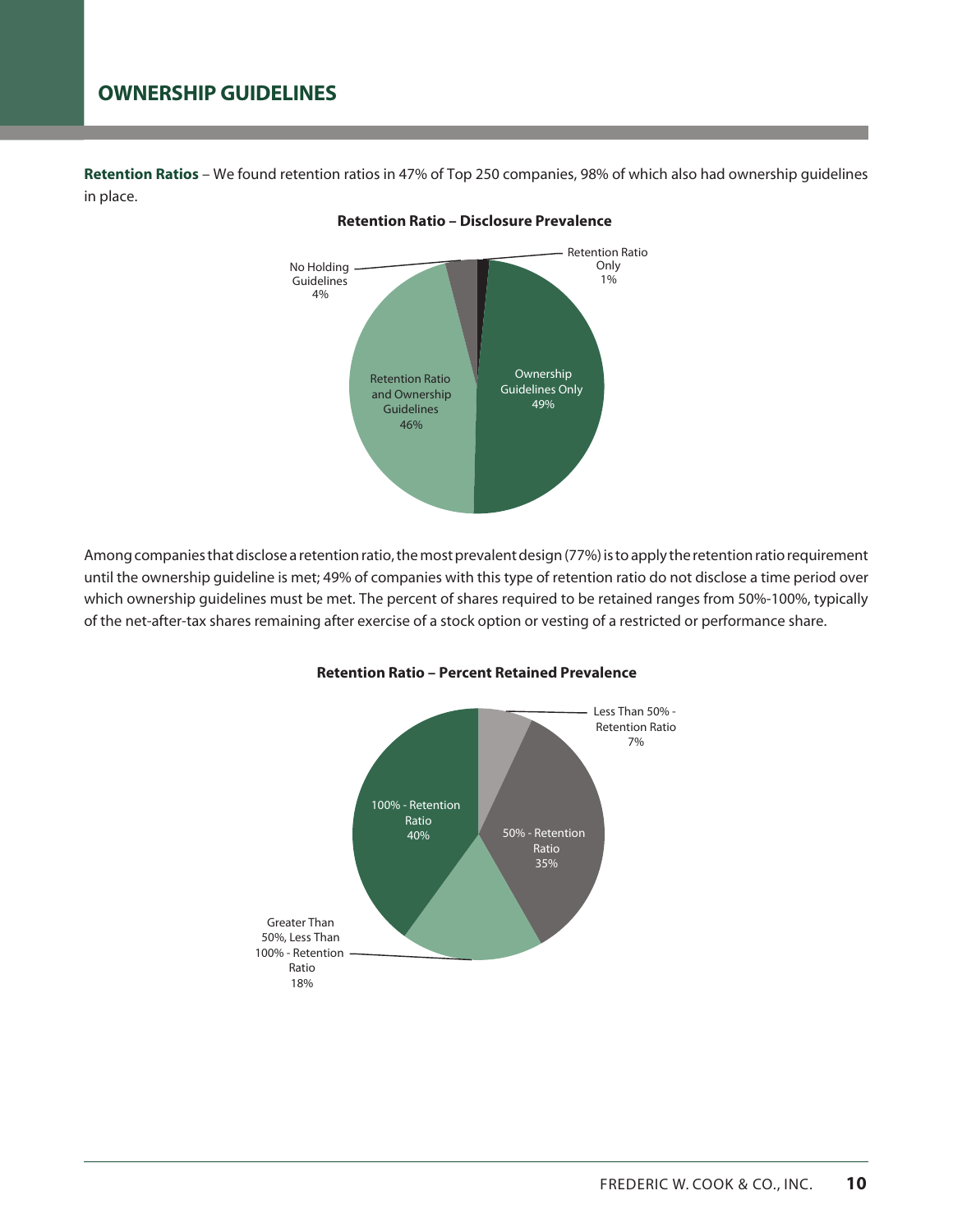3M Co. Abbott Laboratories AbbVie Inc. Accenture PLC Ace Limited Actavis Plc Adobe Systems Inc. Aetna Inc. Aflac Inc. Air Products & Chemicals Inc. Alexion Pharmaceuticals Inc. Alliance Data Systems Corp Allstate Corp. Altria Group Inc. Amazon.com Inc. American Airlines Group Inc American Electric Power American Express Co. American International Group American Tower Corp. Ameriprise Financial Inc. Amerisourcebergen Corp Amgen Inc. Anadarko Petroleum Corp. Analog Devices Anthem Inc Aon PLC Apache Corp. Apple Inc. Applied Materials Inc. Archer-Daniels-Midland Co. AT&T Inc. Automatic Data Processing Autozone Inc. Avago Technologies Ltd Avalonbay Communities Inc. Baker Hughes Inc. Bank Of America Corp Bank of New York Mellon Corp. Baxter International Inc. BB&T Corp. Becton Dickinson & Co. Biogen Idec Inc. Blackrock Inc.

Boeing Co. Boston Properties Inc. Boston Scientific Corp. Bristol-Myers Squibb Co. Broadcom Corp. Brown-Forman Corp. Capital One Financial Corp. Cardinal Health Inc. Carnival Corp. PLC Caterpillar Inc. CBS Corp. Celgene Corp. Centurylink Inc. Cerner Corp. Chevron Corp. Chipotle Mexican Grill Inc. Chubb Corp. Cigna Corp. Cisco Systems Inc. Citigroup Inc. CME Group Inc. Coca-Cola Co. Cognizant Tech Solutions Colgate-Palmolive Co. Comcast Corp. ConocoPhillips Constellation Brands -Cl A Corning Inc. Costco Wholesale Corp. Crown Castle International Corp. CSX Corp. Cummins Inc. CVS Caremark Corp. Danaher Corp. Deere & Co. Delphi Automotive PLC Delta Air Lines Inc. Devon Energy Corp. DIRECTV Discover Financial Services Inc. Walt Disney Co. Dollar General Corp. Dominion Resources Inc. Dow Chemical

E.I. DuPont De Nemours Duke Energy Corp. Eaton Corp PLC eBay Inc. Ecolab Inc. Edison International EMC Corp. Emerson Electric Co. EOG Resources Inc. Equity Residential Exelon Corp. Express Scripts Holding Co. Exxon Mobil Corp. Facebook Inc. FedEx Corp. Fidelity National Info Svcs Fiserv Inc Ford Motor Co. Franklin Resources Inc. Freeport-McMoRan Copper & Gold General Dynamics Corp. General Electric Co. General Growth Properties Inc. General Mills Inc. General Motors Co. Gilead Sciences Inc. Goldman Sachs Group Inc. Google Inc. Halliburton Co. HCA Holdings HCP Inc. Health Care REIT Inc. Hess Corp. Hewlett-Packard Co. Home Depot Inc. Honeywell International Inc. Humana Inc. Illinois Tool Works Intel Corp. IntercontinentalExchange Grp. Intl. Business Machines Corp. International Paper Co. Intuit Inc. Johnson & Johnson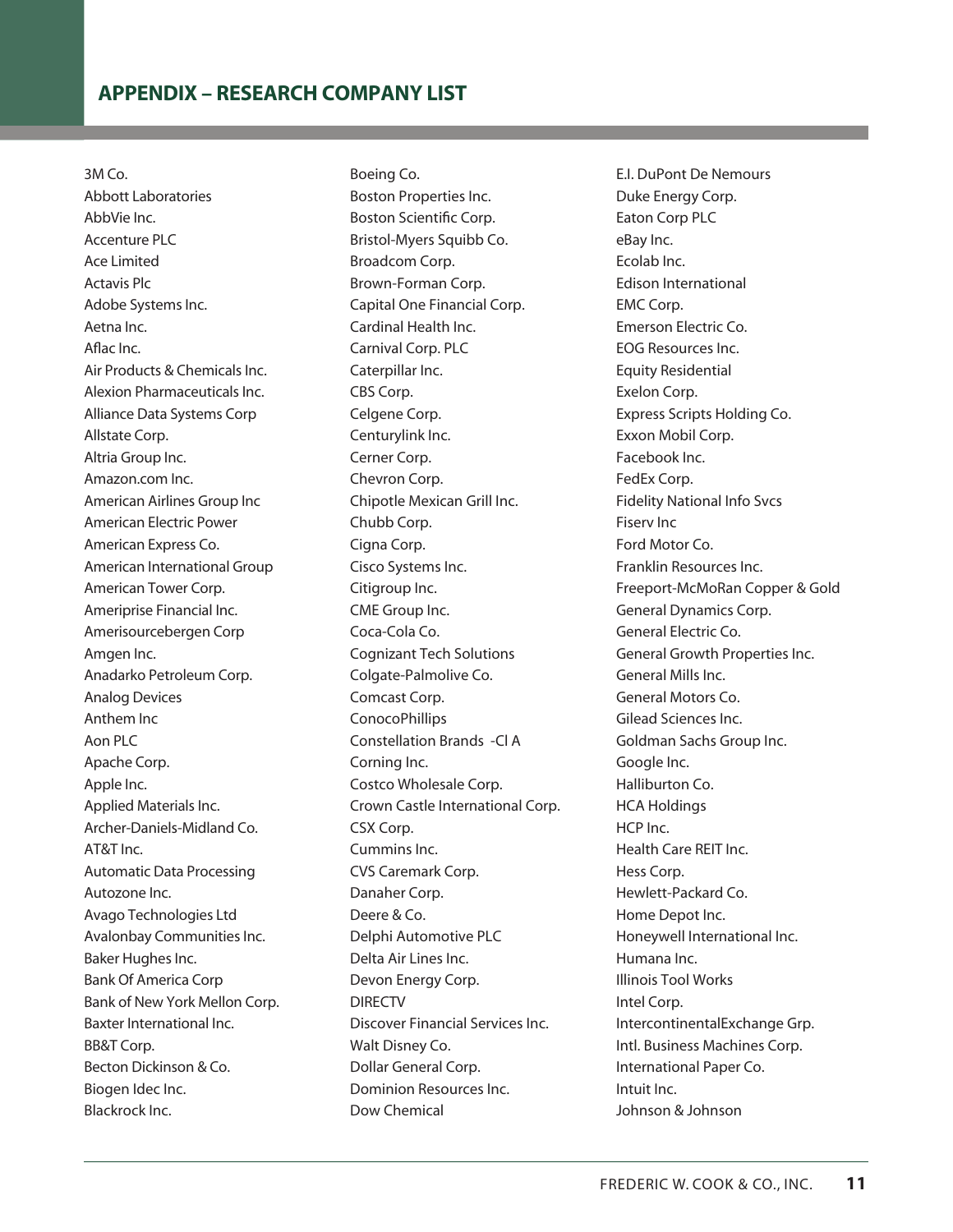Johnson Controls Inc. JPMorgan Chase & Co. Kellogg Co. Kimberly-Clark Corp. Kinder Morgan Inc. Kraft Foods Group Inc. Kroger Co. L Brands Inc Estee Lauder Cos. Inc. Eli Lilly & Co. Lockheed Martin Corp. Lorillard Inc. Lowe's Companies Inc. LyondellBasell Industries N.V. Macy's Inc. Marathon Petroleum Corp. Marriott Intl Inc Marsh & McLennan Cos. MasterCard Inc. McDonald's Corp. McGraw Hill Financial McKesson Corp. Mead Johnson Nutrition Co Medtronic Inc. Merck & Co. MetLife Inc. Micron Technology Inc. Microsoft Corp. Mondelez International Inc. Monsanto Co. Monster Beverage Corp Moody's Corp. Morgan Stanley Mylan Inc. National Oilwell Varco Inc. Netflix Inc. Nextera Energy Inc. Nike Inc. Noble Energy Inc. Norfolk Southern Corp. Northrop Grumman Corp. Occidental Petroleum Corp. Omnicom Group Oracle Corp.

O'Reilly Automotive Inc PACCAR Inc. PepsiCo Inc. Perrigo Co Plc Pfizer Inc. PG&E Corp. Philip Morris International Phillips 66 Co. Pioneer Natural Resources Co. PNC Financial Svcs Group Inc. PPG Industries Inc. PPL Corp. Praxair Inc. Precision Castparts Corp. T. Rowe Price Group Priceline Group Inc. Procter & Gamble Co. Prologis Inc. Prudential Financial Inc. Public Service Enterprise Group Inc. Public Storage QUALCOMM Inc. Raytheon Co. Regeneron Pharmaceuticals Reynolds American Inc. Ross Stores Inc Salesforce.com Inc. Schlumberger Limited Charles Schwab Corp. Sempra Energy Sherwin-Williams Co. Simon Property Group Inc. Skyworks Solutions Inc Southern Co. Southwest Airlines Spectra Energy Corp. Starbucks Corp. State Street Corp. Stryker Corp. Suntrust Banks Inc. Sysco Corp. Target Corp. TE Connectivity Limited Texas Instruments Inc.

Thermo Fisher Scientific Inc. Time Warner Cable Inc. Time Warner Inc. TJX Companies Inc. Travelers Cos. Inc. Twenty-First Century Fox Inc. U.S. Bancorp Union Pacific Corp. United Parcel Service Inc. United Technologies Corp. UnitedHealth Group Inc. Valero Energy Corp. Ventas Inc. Verizon Communications Inc. Vertex Pharmaceuticals Inc. VF Corp. Viacom Inc. Visa Inc. Vornado Realty Trust Walgreen Co. Wal-Mart Stores Inc. Waste Management Inc. Wells Fargo & Co. Western Digital Corp. Whole Foods Market Inc. Williams Cos Inc. Yahoo! Inc. YUM! Brands Inc. Zimmer Holdings Zoetis Inc